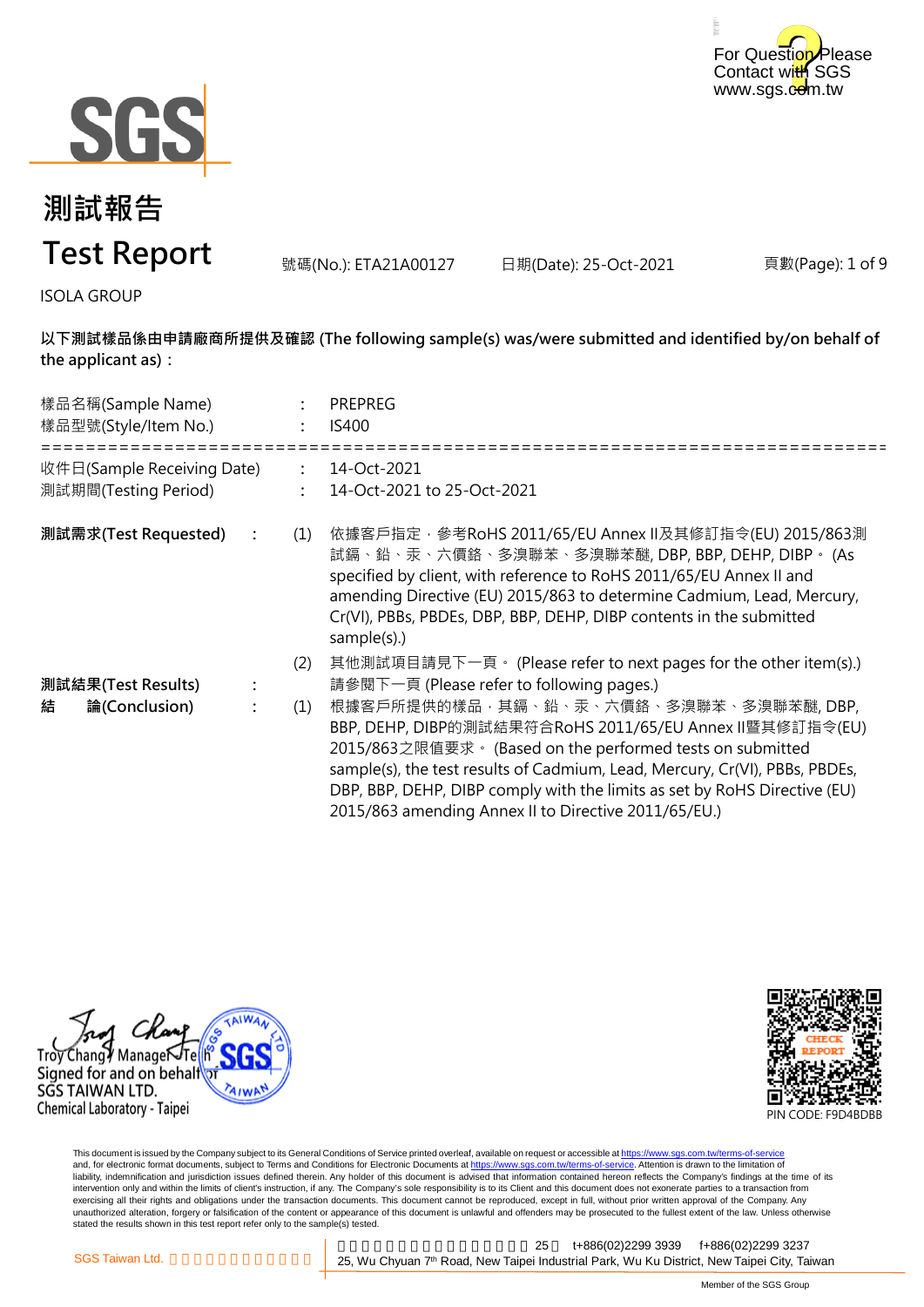

號碼(No.): ETA21A00127 日期(Date): 25-Oct-2021 頁數(Page): 2 of 9

ISOLA GROUP

#### **測試部位敘述 (Test Part Description)**

No.1 **:** 黃色片狀 (YELLOW SHEET)

#### **測試結果 (Test Results)**

| 測試項目                                    | 測試方法                                                                                                                 | 單位     | <b>MDL</b>     | 結果       | 限值                       |
|-----------------------------------------|----------------------------------------------------------------------------------------------------------------------|--------|----------------|----------|--------------------------|
| (Test Items)                            | (Method)                                                                                                             | (Unit) |                | (Result) | (Limit)                  |
|                                         |                                                                                                                      |        |                | No.1     |                          |
| i (Cd) (Cadmium (Cd)) (CAS No.: 7440-   | 參考IEC 62321-5: 2013, 以感應耦合電漿                                                                                         | mg/kg  | $\overline{2}$ | n.d.     | 100                      |
| $43-9$                                  | 發射光譜儀分析。(With reference to IEC                                                                                       |        |                |          |                          |
| 鉛 (Pb) (Lead (Pb)) (CAS No.: 7439-92-1) | 62321-5: 2013, analysis was performed                                                                                | mg/kg  | $\overline{2}$ | n.d.     | 1000                     |
|                                         | by ICP-OES.)                                                                                                         |        |                |          |                          |
| 汞 (Hg) (Mercury (Hg)) (CAS No.: 7439-   | 參考IEC 62321-4: 2013+ AMD1: 2017,                                                                                     | mg/kg  | $\overline{2}$ | n.d.     | 1000                     |
| $97-6$                                  | 以感應耦合電漿發射光譜儀分析。(With                                                                                                 |        |                |          |                          |
|                                         | reference to IEC 62321-4: 2013+ AMD1:                                                                                |        |                |          |                          |
|                                         | 2017, analysis was performed by ICP-                                                                                 |        |                |          |                          |
|                                         | OES.)                                                                                                                |        |                |          |                          |
| 六價鉻 (Hexavalent Chromium) Cr(VI)        | 參考IEC 62321-5: 2013, IEC 62321-7-2:                                                                                  | mg/kg  | 8              | n.d.     | 1000                     |
| (CAS No.: 18540-29-9) ( $\bullet$ )     | 2017, 以感應耦合電漿發射光譜儀、紫外<br>光-可見光分光光度計分析。(With                                                                          |        |                |          |                          |
|                                         | reference to IEC 62321-5: 2013, IEC                                                                                  |        |                |          |                          |
|                                         | 62321-7-2: 2017, analysis was                                                                                        |        |                |          |                          |
|                                         | performed by ICP-OES, UV-VIS.)                                                                                       |        |                |          |                          |
|                                         |                                                                                                                      |        |                |          |                          |
| ·溴聯苯 (Monobromobiphenyl)                |                                                                                                                      | mg/kg  | 5              | n.d.     |                          |
| 澳聯苯 (Dibromobiphenyl)                   |                                                                                                                      | mg/kg  | 5              | n.d.     |                          |
| 三溴聯苯 (Tribromobiphenyl)                 | 參考IEC 62321-6: 2015, 以氣相層析儀/質<br>譜儀分析。(With reference to IEC 62321-<br>6: 2015, analysis was performed by<br>GC/MS.) | mg/kg  | 5              | n.d.     |                          |
| 四溴聯苯 (Tetrabromobiphenyl)               |                                                                                                                      | mg/kg  | 5              | n.d.     |                          |
| 五溴聯苯 (Pentabromobiphenyl)               |                                                                                                                      | mg/kg  | $\overline{5}$ | n.d.     | $\overline{\phantom{a}}$ |
| 六溴聯苯 (Hexabromobiphenyl)                |                                                                                                                      | mg/kg  | 5              | n.d.     |                          |
| 七溴聯苯 (Heptabromobiphenyl)               |                                                                                                                      | mg/kg  | 5              | n.d.     | $\overline{a}$           |
| 八溴聯苯 (Octabromobiphenyl)                |                                                                                                                      | mg/kg  | $\overline{5}$ | n.d.     |                          |
| 九溴聯苯 (Nonabromobiphenyl)                |                                                                                                                      | mg/kg  | 5              | n.d.     | $\blacksquare$           |
| 十溴聯苯 (Decabromobiphenyl)                |                                                                                                                      | mg/kg  | 5              | n.d.     |                          |
| 多溴聯苯總和 (Sum of PBBs)                    |                                                                                                                      | mg/kg  | $\frac{1}{2}$  | n.d.     | 1000                     |

This document is issued by the Company subject to its General Conditions of Service printed overleaf, available on request or accessible at <u>https://www.sgs.com.tw/terms-of-service</u><br>and, for electronic format documents, su liability, indemnification and jurisdiction issues defined therein. Any holder of this document is advised that information contained hereon reflects the Company's findings at the time of its liability, indemnification and intervention only and within the limits of client's instruction, if any. The Company's sole responsibility is to its Client and this document does not exonerate parties to a transaction from exercising all their rights and obligations under the transaction documents. This document cannot be reproduced, except in full, without prior written approval of the Company. Any<br>unauthorized alteration, forgery or falsif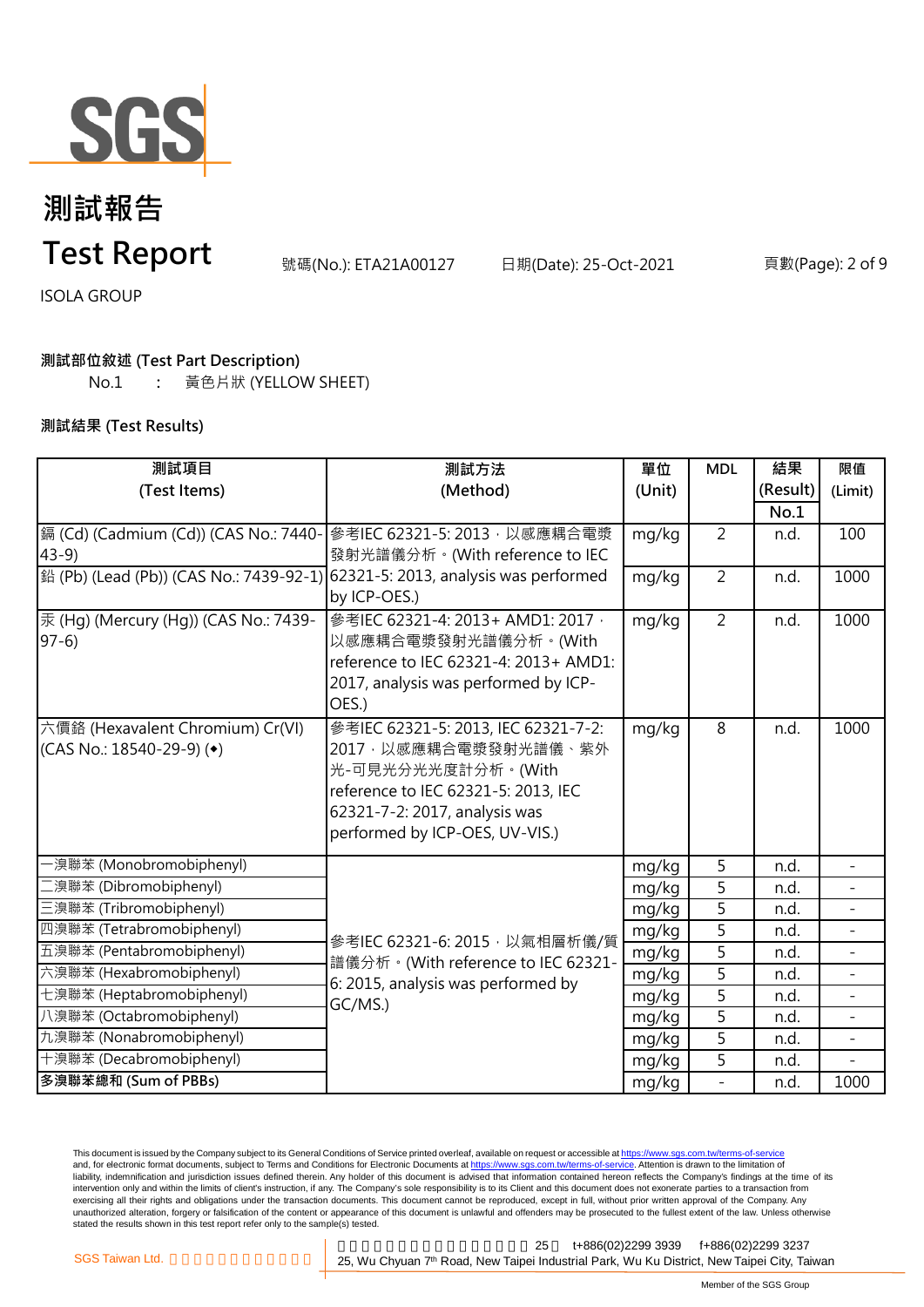

號碼(No.): ETA21A00127 日期(Date): 25-Oct-2021 頁數(Page): 3 of 9

ISOLA GROUP

| 測試項目                                  | 測試方法                                                                                                                 | 單位             | <b>MDL</b>     | 結果       | 限值                       |
|---------------------------------------|----------------------------------------------------------------------------------------------------------------------|----------------|----------------|----------|--------------------------|
| (Test Items)                          | (Method)                                                                                                             | (Unit)         |                | (Result) | (Limit)                  |
|                                       |                                                                                                                      |                |                | No.1     |                          |
| ·溴聯苯醚 (Monobromodiphenyl ether)       |                                                                                                                      | mg/kg          | 5              | n.d.     | $\overline{\phantom{a}}$ |
| [溴聯苯醚 (Dibromodiphenyl ether)         |                                                                                                                      | mg/kg          | 5              | n.d.     |                          |
| 三溴聯苯醚 (Tribromodiphenyl ether)        |                                                                                                                      | mg/kg          | 5              | n.d.     |                          |
| 四溴聯苯醚 (Tetrabromodiphenyl ether)      | 參考IEC 62321-6: 2015, 以氣相層析儀/質<br>譜儀分析。(With reference to IEC 62321-<br>6: 2015, analysis was performed by<br>GC/MS.) | mg/kg          | $\overline{5}$ | n.d.     |                          |
| 五溴聯苯醚 (Pentabromodiphenyl ether)      |                                                                                                                      | mg/kg          | 5              | n.d.     | $\equiv$                 |
| 六溴聯苯醚 (Hexabromodiphenyl ether)       |                                                                                                                      | mg/kg          | 5              | n.d.     |                          |
| 七溴聯苯醚 (Heptabromodiphenyl ether)      |                                                                                                                      | mg/kg          | $\overline{5}$ | n.d.     | $\blacksquare$           |
| 八溴聯苯醚 (Octabromodiphenyl ether)       |                                                                                                                      | mg/kg          | 5              | n.d.     |                          |
| 九溴聯苯醚 (Nonabromodiphenyl ether)       |                                                                                                                      | mg/kg          | 5              | n.d.     |                          |
| 十溴聯苯醚 (Decabromodiphenyl ether)       |                                                                                                                      | mg/kg          | $\overline{5}$ | n.d.     |                          |
| 多溴聯苯醚總和 (Sum of PBDEs)                |                                                                                                                      | mg/kg          | $\overline{a}$ | n.d.     | 1000                     |
| 鄰苯二甲酸丁苯甲酯 (BBP) (Butyl benzyl         |                                                                                                                      | mg/kg          | 50             | n.d.     | 1000                     |
| phthalate (BBP)) (CAS No.: 85-68-7)   |                                                                                                                      |                |                |          |                          |
| 鄰苯二甲酸二丁酯 (DBP) (Dibutyl               |                                                                                                                      | mg/kg          | 50             | n.d.     | 1000                     |
| phthalate (DBP)) (CAS No.: 84-74-2)   |                                                                                                                      |                |                |          |                          |
| 鄰苯二甲酸二(2-乙基己基)酯 (DEHP) (Di-           |                                                                                                                      | mg/kg          | 50             | n.d.     | 1000                     |
| (2-ethylhexyl) phthalate (DEHP)) (CAS |                                                                                                                      |                |                |          |                          |
| No.: 117-81-7)                        | 參考IEC 62321-8: 2017, 以氣相層析儀/質                                                                                        |                |                |          |                          |
| 鄰苯二甲酸二異丁酯 (DIBP) (Diisobutyl          | 譜儀分析。(With reference to IEC 62321-                                                                                   | mg/kg<br>mg/kg | 50             | n.d.     | 1000                     |
| phthalate (DIBP)) (CAS No.: 84-69-5)  | 8: 2017, analysis was performed by                                                                                   |                |                |          |                          |
| 鄰苯二甲酸二異癸酯 (DIDP) (Diisodecyl          | GC/MS.)                                                                                                              |                | 50             | n.d.     |                          |
| phthalate (DIDP)) (CAS No.: 26761-40- |                                                                                                                      |                |                |          |                          |
| $0,68515-49-1)$                       |                                                                                                                      |                |                |          |                          |
| 鄰苯二甲酸二異壬酯 (DINP) (Diisononyl          |                                                                                                                      | mg/kg          | 50             | n.d.     |                          |
| phthalate (DINP)) (CAS No.: 28553-12- |                                                                                                                      |                |                |          |                          |
| $0,68515 - 48 - 0$                    |                                                                                                                      |                |                |          |                          |
| 鄰苯二甲酸二正辛酯 (DNOP) (Di-n-octyl          |                                                                                                                      | mg/kg          | 50             | n.d.     |                          |
| phthalate (DNOP)) (CAS No.: 117-84-0) |                                                                                                                      |                |                |          |                          |

This document is issued by the Company subject to its General Conditions of Service printed overleaf, available on request or accessible at <u>https://www.sgs.com.tw/terms-of-service</u><br>and, for electronic format documents, su liability, indemnification and jurisdiction issues defined therein. Any holder of this document is advised that information contained hereon reflects the Company's findings at the time of its liability, indemnification and intervention only and within the limits of client's instruction, if any. The Company's sole responsibility is to its Client and this document does not exonerate parties to a transaction from exercising all their rights and obligations under the transaction documents. This document cannot be reproduced, except in full, without prior written approval of the Company. Any<br>unauthorized alteration, forgery or falsif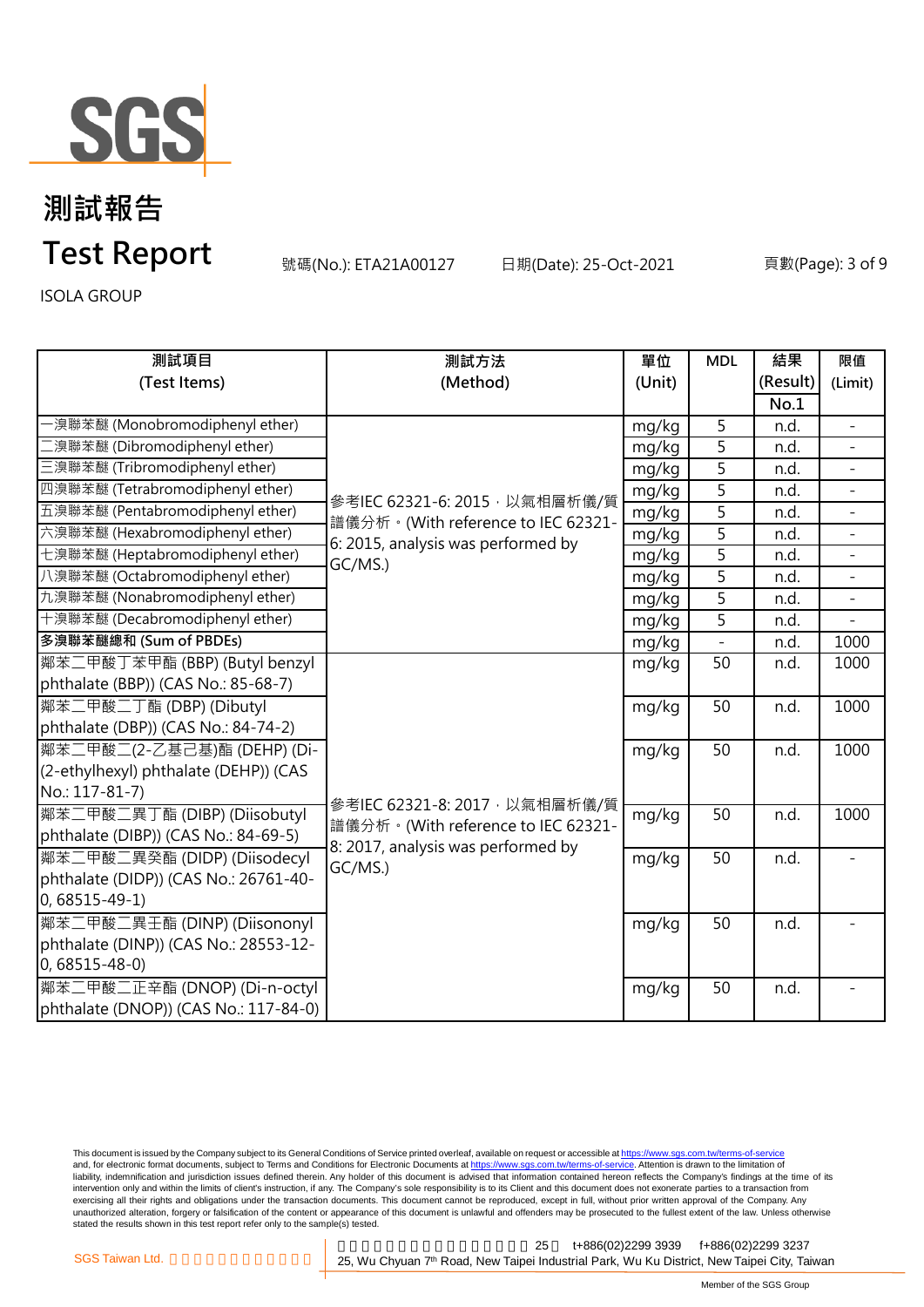

# **測試報告**

### **Test Report**

號碼(No.): ETA21A00127 日期(Date): 25-Oct-2021 頁數(Page): 4 of 9

ISOLA GROUP

| 測試項目                                                                                                                                                                                                                                                                                | 測試方法                                                                                                            | 單位     | <b>MDL</b> | 結果       | 限值      |
|-------------------------------------------------------------------------------------------------------------------------------------------------------------------------------------------------------------------------------------------------------------------------------------|-----------------------------------------------------------------------------------------------------------------|--------|------------|----------|---------|
| (Test Items)                                                                                                                                                                                                                                                                        | (Method)                                                                                                        | (Unit) |            | (Result) | (Limit) |
|                                                                                                                                                                                                                                                                                     |                                                                                                                 |        |            | No.1     |         |
| 六溴環十二烷及所有主要被辨別出的異構<br> 物(HBCDD) (α- HBCDD, β- HBCDD, γ-<br>HBCDD) (Hexabromocyclododecane<br>(HBCDD) and all major<br>diastereoisomers identified ( $\alpha$ - HBCDD,<br>$\beta$ - HBCDD, γ- HBCDD)) (CAS No.:<br>25637-99-4, 3194-55-6 (134237-51-7,<br>134237-50-6, 134237-52-8)) | 參考IEC 62321: 2008, 以氣相層析儀/質譜<br>儀分析。(With reference to IEC 62321:<br>2008, analysis was performed by<br>GC/MS.) | mg/kg  | 5          | n.d.     |         |

#### **備註(Note):**

- 1. mg/kg = ppm;0.1wt% = 1000ppm
- 2. MDL = Method Detection Limit (方法偵測極限值)
- 3. n.d. = Not Detected (未檢出) ; 小於MDL / Less than MDL
- 4. "-" = Not Regulated (無規格值)
- 5.  $(•):$

若鉻含量小於六價鉻之方法偵測極限值,則六價鉻為n.d.,不須再測試六價鉻。

The result of Cr(VI) is "n.d." as the result of Chromium (Cr) is less than the MDL of Cr(VI), and confirmation test of Cr(VI) is not required.

若鉻含量未小於六價鉻之方法偵測極限值,需進行六價鉻測試。

If the Chromium (Cr) content is not less than the MDL of Cr(VI), confirmation test of Cr(VI) is required.

6. 符合性結果之判定係以測試結果與限值做比較。(The statement of compliance conformity is based on comparison of testing results and limits.)

This document is issued by the Company subject to its General Conditions of Service printed overleaf, available on request or accessible at https://www.sgs.com.tw/terms-of-service and, for electronic format documents, subject to Terms and Conditions for Electronic Documents at https://www.sgs.com.tw/terms-of-service. Attention is drawn to the limitation of liability, indemnification and jurisdiction issues defined therein. Any holder of this document is advised that information contained hereon reflects the Company's findings at the time of its intervention only and within the limits of client's instruction, if any. The Company's sole responsibility is to its Client and this document does not exonerate parties to a transaction from exercising all their rights and obligations under the transaction documents. This document cannot be reproduced, except in full, without prior written approval of the Company. Any<br>unauthorized alteration, forgery or falsif stated the results shown in this test report refer only to the sample(s) tested.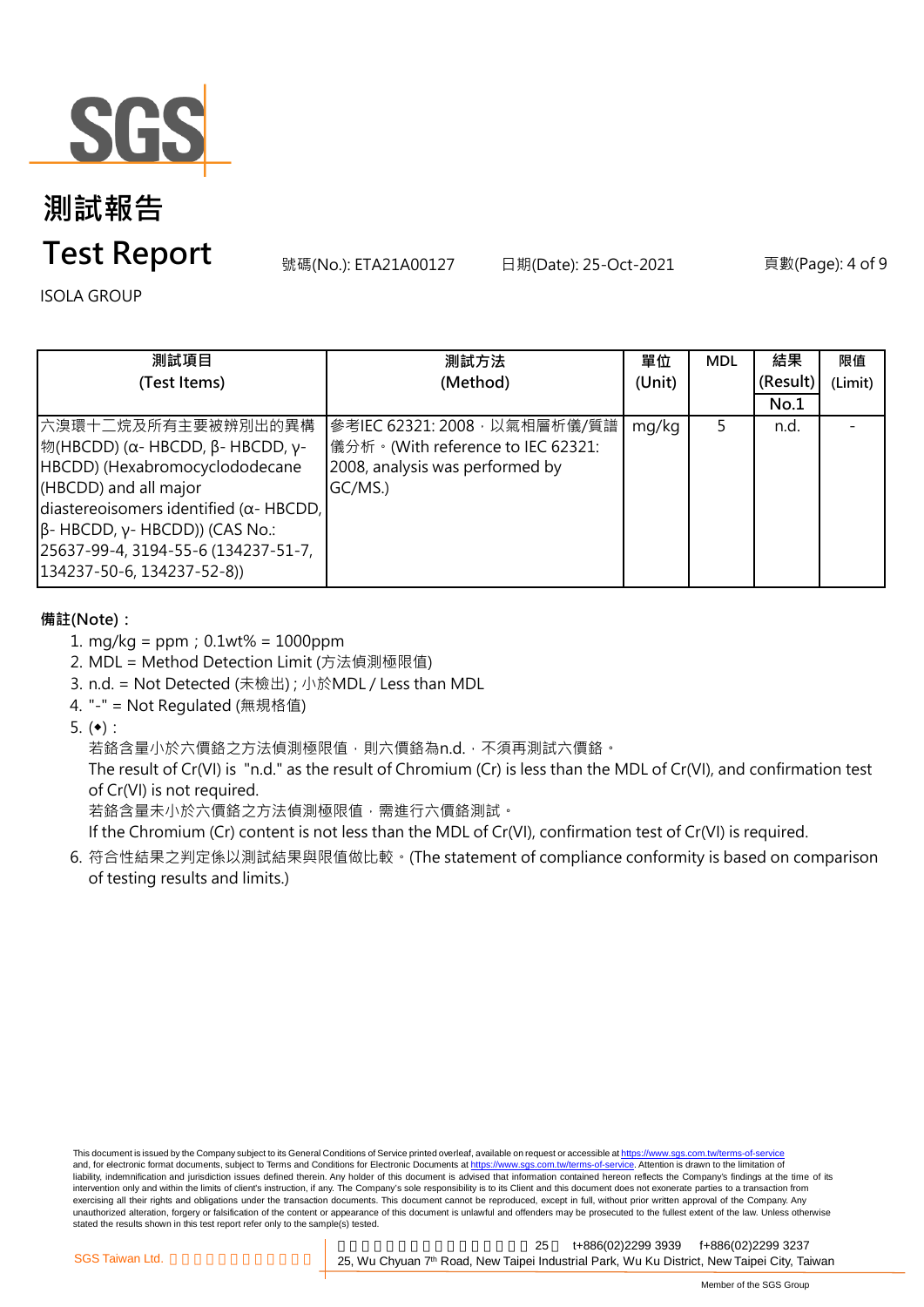

號碼(No.): ETA21A00127 日期(Date): 25-Oct-2021 頁數(Page): 5 of 9

ISOLA GROUP

#### **重金屬流程圖 / Analytical flow chart of Heavy Metal**

根據以下的流程圖之條件,樣品已完全溶解。(六價鉻測試方法除外)

These samples were dissolved totally by pre-conditioning method according to below flow chart.



This document is issued by the Company subject to its General Conditions of Service printed overleaf, available on request or accessible at https://www.sgs.com.tw/terms-of-service and, for electronic format documents, subject to Terms and Conditions for Electronic Documents at https://www.sgs.com.tw/terms-of-service. Attention is drawn to the limitation of liability, indemnification and jurisdiction issues defined therein. Any holder of this document is advised that information contained hereon reflects the Company's findings at the time of its intervention only and within the limits of client's instruction, if any. The Company's sole responsibility is to its Client and this document does not exonerate parties to a transaction from exercising all their rights and obligations under the transaction documents. This document cannot be reproduced, except in full, without prior written approval of the Company. Any<br>unauthorized alteration, forgery or falsif stated the results shown in this test report refer only to the sample(s) tested.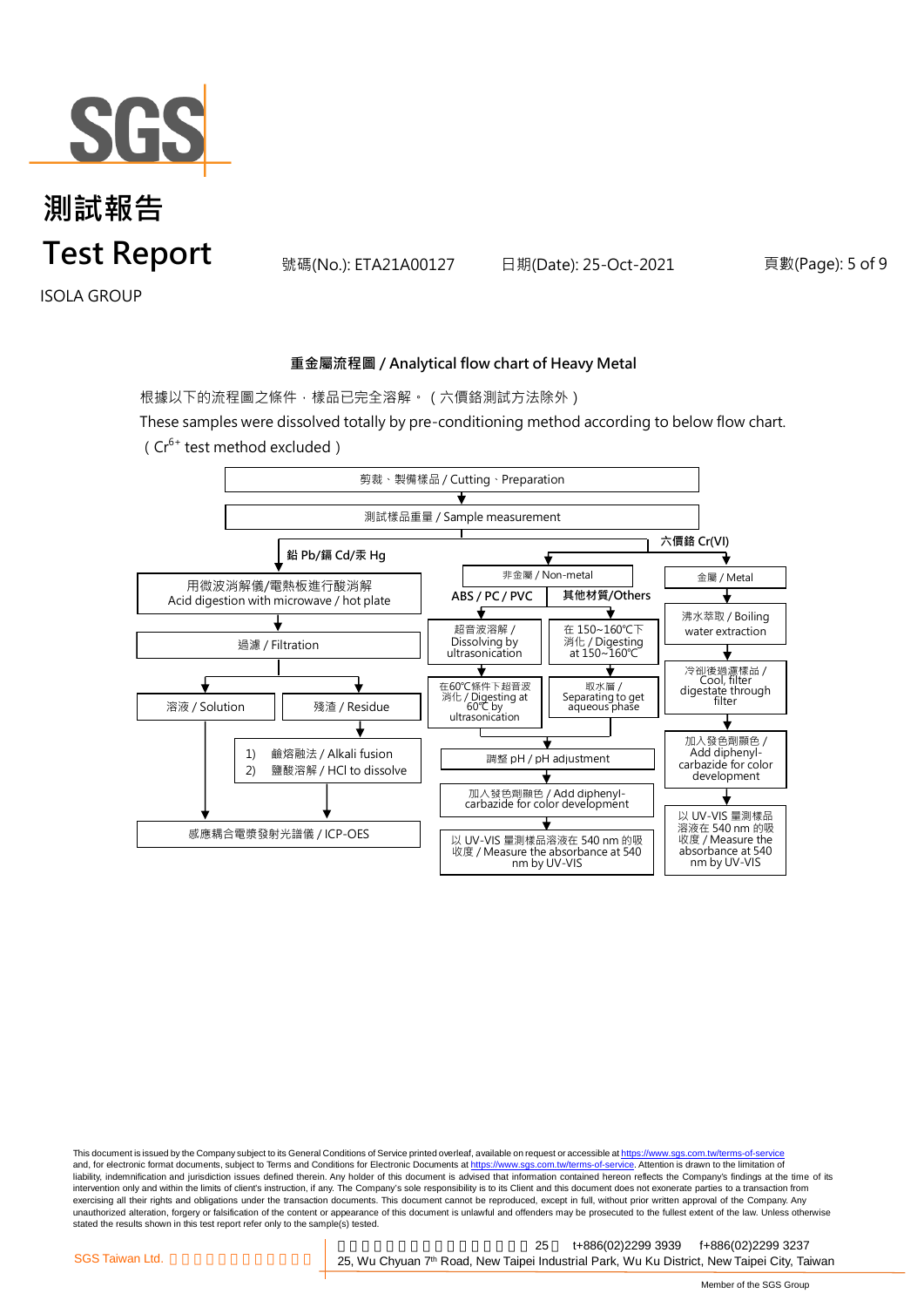

號碼(No.): ETA21A00127 日期(Date): 25-Oct-2021 頁數(Page): 6 of 9

ISOLA GROUP

#### **多溴聯苯/多溴聯苯醚分析流程圖 / Analytical flow chart - PBBs/PBDEs**



This document is issued by the Company subject to its General Conditions of Service printed overleaf, available on request or accessible at <u>https://www.sgs.com.tw/terms-of-service</u><br>and, for electronic format documents, su liability, indemnification and jurisdiction issues defined therein. Any holder of this document is advised that information contained hereon reflects the Company's findings at the time of its intervention only and within the limits of client's instruction, if any. The Company's sole responsibility is to its Client and this document does not exonerate parties to a transaction from exercising all their rights and obligations under the transaction documents. This document cannot be reproduced, except in full, without prior written approval of the Company. Any<br>unauthorized alteration, forgery or falsif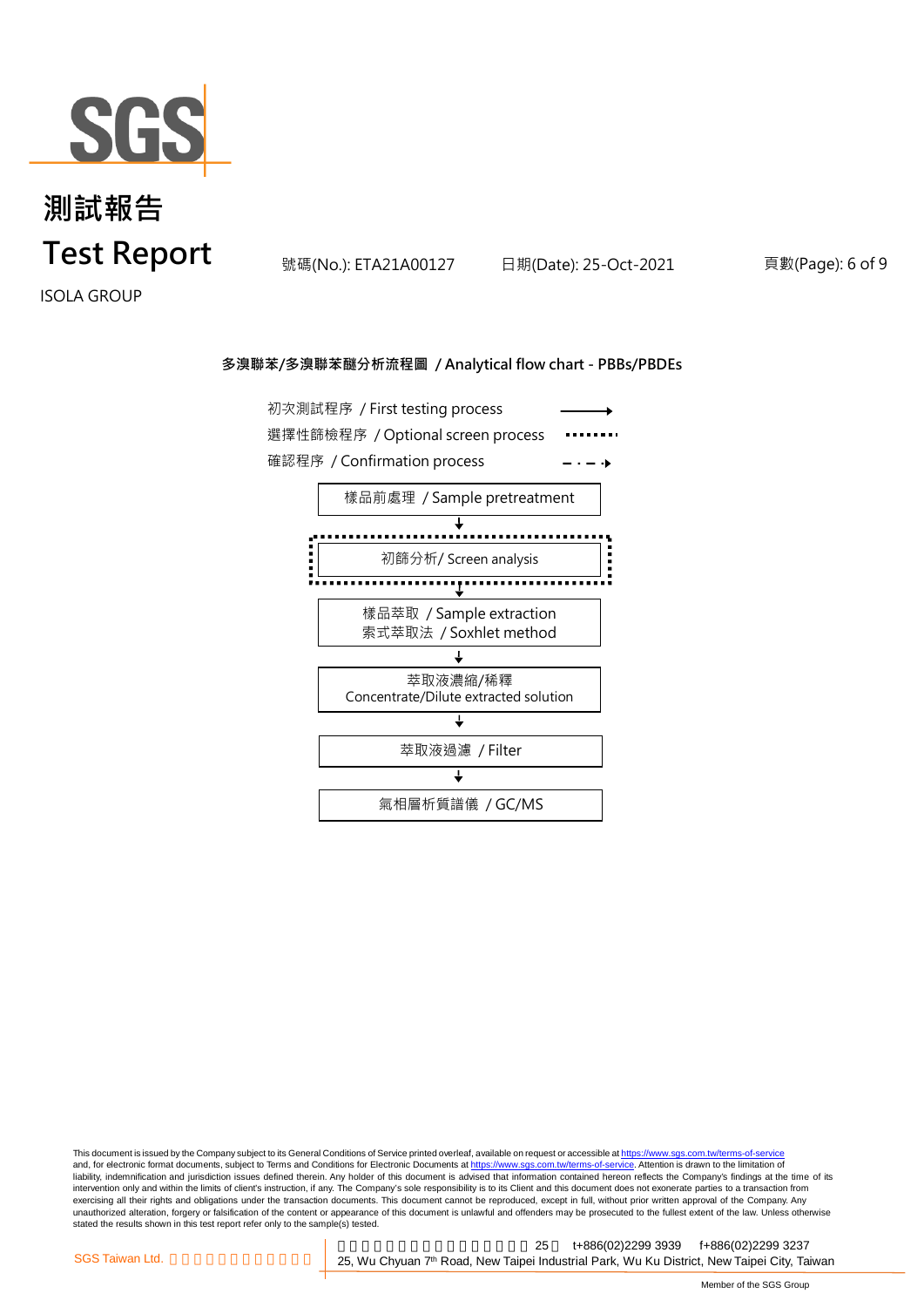

號碼(No.): ETA21A00127 日期(Date): 25-Oct-2021 頁數(Page): 7 of 9

ISOLA GROUP

#### **可塑劑分析流程圖 / Analytical flow chart - Phthalate**

**【測試方法/Test method: IEC 62321-8】**



This document is issued by the Company subject to its General Conditions of Service printed overleaf, available on request or accessible at <u>https://www.sgs.com.tw/terms-of-service</u><br>and, for electronic format documents, su liability, indemnification and jurisdiction issues defined therein. Any holder of this document is advised that information contained hereon reflects the Company's findings at the time of its intervention only and within the limits of client's instruction, if any. The Company's sole responsibility is to its Client and this document does not exonerate parties to a transaction from exercising all their rights and obligations under the transaction documents. This document cannot be reproduced, except in full, without prior written approval of the Company. Any<br>unauthorized alteration, forgery or falsif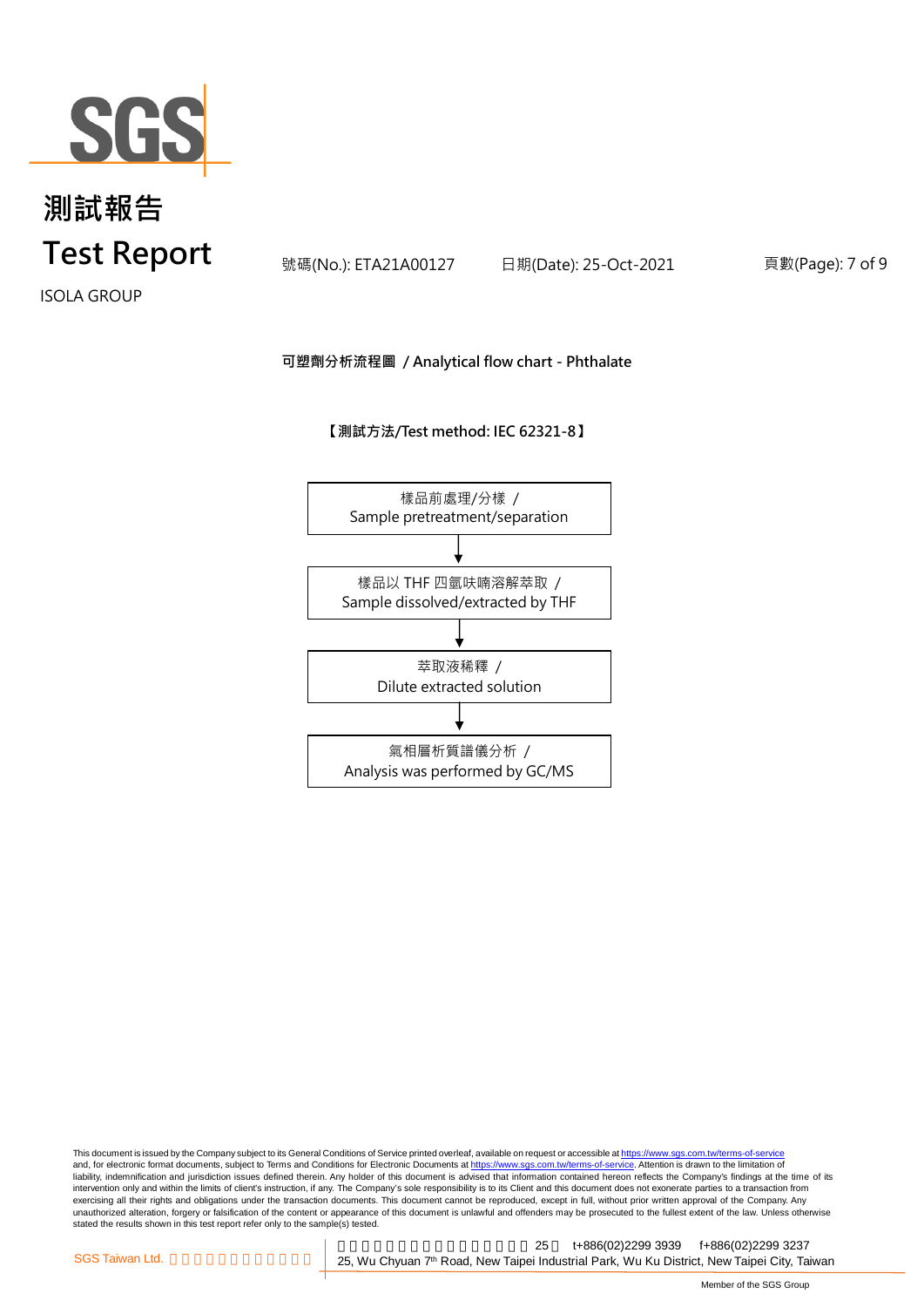

號碼(No.): ETA21A00127 日期(Date): 25-Oct-2021 頁數(Page): 8 of 9

ISOLA GROUP

#### **六溴環十二烷分析流程圖 / Analytical flow chart - HBCDD**



This document is issued by the Company subject to its General Conditions of Service printed overleaf, available on request or accessible at <u>https://www.sgs.com.tw/terms-of-service</u><br>and, for electronic format documents, su liability, indemnification and jurisdiction issues defined therein. Any holder of this document is advised that information contained hereon reflects the Company's findings at the time of its liability, indemnification and intervention only and within the limits of client's instruction, if any. The Company's sole responsibility is to its Client and this document does not exonerate parties to a transaction from exercising all their rights and obligations under the transaction documents. This document cannot be reproduced, except in full, without prior written approval of the Company. Any<br>unauthorized alteration, forgery or falsif